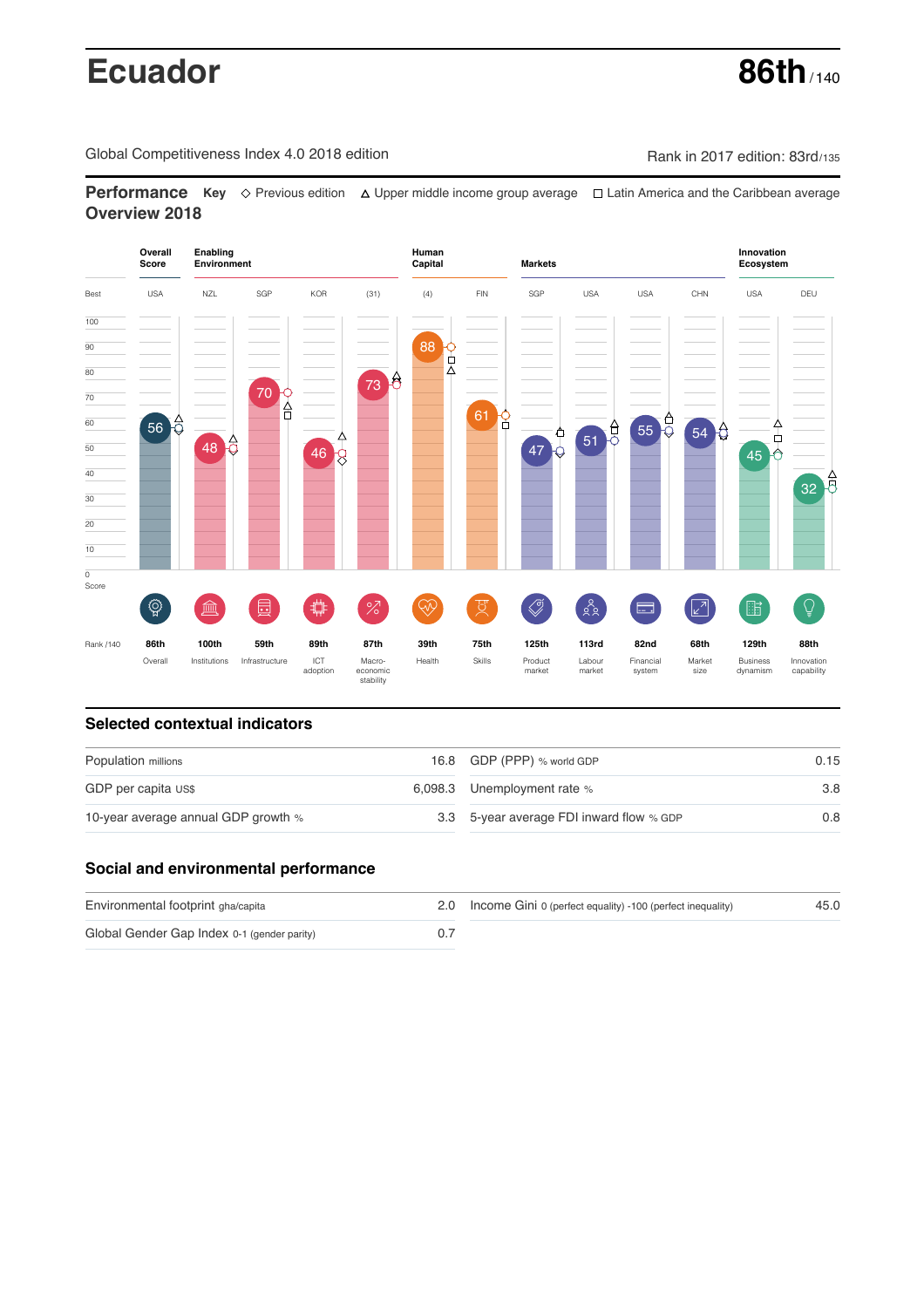### **Ecuador 86th**/140

| <b>Index Component</b>                                                   | Value       | Score *              | Rank/140 | <b>Best Performer</b>       |
|--------------------------------------------------------------------------|-------------|----------------------|----------|-----------------------------|
|                                                                          |             | 48.4 ↑               | 100      | <b>New Zealand</b>          |
| 無<br>Pillar 1: Institutions 0-100 (best)                                 |             | 57.1 $\sqrt{ }$      | 92       |                             |
| 1.01 Organized crime 1-7 (best)                                          | 4.4         |                      |          | Finland                     |
| 1.02 Homicide rate /100,000 pop.                                         | 5.9<br>99.8 | $81.9$ 1             | 94<br>76 | Multiple (9)                |
| 1.03 Terrorism incidence 0 (very high) -100 (no incidence)               | 3.8         | 99.8 个               |          | Multiple (24)               |
| 1.04 Reliability of police services 1-7 (best)                           |             | 46.3 $\downarrow$    | 96       | Finland                     |
| 1.05 Social capital 0-100 (high)                                         | 55.1        | $55.1$ 1             | 39       | Australia                   |
| 1.06 Budget transparency 0-100 (best)                                    | 80.8        | $80.8 =$             | 18       | Multiple (2)                |
| 1.07 Judicial independence 1-7 (best)                                    | 1.9         | 15.4 $\uparrow$      | 135      | Finland                     |
| 1.08 Efficiency of legal framework in challenging regulations 1-7 (best) | 2.0         | 16.1 $\uparrow$      | 136      | Finland                     |
| 1.09 Freedom of the press 0-100 (worst)                                  | 30.6        | 69.4 ↑               | 74       | Norway                      |
| 1.10 Burden of government regulation 1-7 (best)                          | 2.3         | $21.8$ ↑             | 132      | Singapore                   |
| 1.11 Efficiency of legal framework in settling disputes 1-7 (best)       | 2.7         | 28.1 $\sqrt{ }$      | 123      | Singapore                   |
| 1.12 E-Participation Index 0-1 (best)                                    | 0.67        | 67.4 ↑               | 78       | Multiple (3)                |
| 1.13 Future orientation of government 1-7 (best)                         | 2.7         | 28.6 ↓               | 122      | Singapore                   |
| 1.14 Incidence of corruption 0-100 (best)                                | 32.0        | 32.0 个               | 99       | New Zealand                 |
| 1.15 Property rights 1-7 (best)                                          | 3.5         | 40.9 ↑               | 127      | Finland                     |
| 1.16 Intellectual property protection 1-7 (best)                         | 3.5         | 41.1 ተ               | 107      | Finland                     |
| 1.17 Quality of land administration 0-30 (best)                          | 16.5        | $55.0 =$             | 64       | Singapore                   |
| 1.18 Strength of auditing and reporting standards 1-7 (best)             | 4.9         | 65.6 $\sqrt{ }$      | 51       | Finland                     |
| 1.19 Conflict of interest regulation 0-10 (best)                         | 4.3         | $43.0 =$             | 112      | Multiple (2)                |
| 1.20 Shareholder governance 0-10 (best)                                  | 5.0         | $50.0 =$             | 81       | Kazakhstan                  |
| 曼<br>Pillar 2: Infrastructure 0-100 (best)                               |             | 69.7 $\sqrt{ }$      | 59       | Singapore                   |
| 2.01 Road connectivity index 0-100 (best)                                | 49.5        | $49.5 =$             | 92       | <b>United States</b>        |
| 2.02 Quality of roads 1-7 (best)                                         | 5.0         | 65.9 $\sqrt{ }$      | 31       | Singapore                   |
| 2.03 Railroad density km of roads/square km                              | n/a         | n/a                  | n/a      | Multiple (20)               |
| 2.04 Efficiency of train services 1-7 (best)                             | 2.4         | 22.9 ↑               | 102      | Switzerland                 |
| 2.05 Airport connectivity score                                          | 20,166.1    | 39.9 $\sqrt{ }$      | 83       | Multiple (8)                |
| 2.06 Efficiency of air transport services 1-7 (best)                     | 4.7         | 62.4 $\sqrt{ }$      | 59       | Singapore                   |
| 2.07 Liner Shipping Connectivity Index 0-157.1 (best)                    | 30.6        | $30.6 \; \downarrow$ | 56       | Multiple (4)                |
| 2.08 Efficiency of seaport services 1-7 (best)                           | 4.4         | 56.9 ↓               | 56       | Singapore                   |
| 2.09 Electrification rate % pop.                                         | 98.2        | 98.2 ↑               | 88       | Multiple (66)               |
| 2.10 Electric power transmission and distribution losses % output        | 12.5        | $91.2$ ↑             | 83       | Multiple (9)                |
| 2.11 Exposure to unsafe drinking water % pop.                            | 7.0         | 94.9 $\uparrow$      | 45       | Multiple (23)               |
| 2.12 Reliability of water supply 1-7 (best)                              | 5.2         | 70.0 ↑               | 55       | Switzerland                 |
| ₩<br>Pillar 3: ICT adoption 0-100 (best)                                 |             | 45.7 ↑               | 89       | Korea, Rep.                 |
| 3.01 Mobile-cellular telephone subscriptions /100 pop.                   | 83.5        | 69.6 ↓               | 117      | Multiple (68)               |
| 3.02 Mobile-broadband subscriptions /100 pop.                            | 53.0        | n/a                  | 92       | <b>United Arab Emirates</b> |
| 3.03 Fixed-broadband Internet subscriptions /100 pop.                    | 10.1        | 20.3 ↑               | 72       | Switzerland                 |
| 3.04 Fibre Internet subscriptions /100 pop.                              | 1.3         | n/a                  | 56       | Korea, Rep.                 |
| 3.05 Internet users % pop.                                               | 54.1        | 54.1 ↑               | 77       | Iceland                     |
| <sup>%</sup> Pillar 4: Macroeconomic stability 0-100 (best)              |             | 73.0 ↓               | 87       | Multiple (31)               |
|                                                                          |             | $100.0 =$            | 1        |                             |
| 4.01 Inflation annual % change                                           | 1.1         |                      |          | Multiple (74)               |
| 4.02 Debt dynamics 0-100 (best)                                          | 45.9        | 45.9 ↓               | 106      | Multiple (36)               |
| Qv<br>Pillar 5: Health 0-100 (best)                                      |             | 88.1 ↓               | 39       | Multiple (4)                |
| 5.01 Healthy life expectancy years                                       | 68.2        | 88.1 ↓               | 38       | Multiple (4)                |
| 섯<br>Pillar 6: Skills 0-100 (best)                                       |             | 61.0 $\sqrt{ }$      | 75       | <b>Finland</b>              |
| 6.01 Mean years of schooling Years                                       | 8.7         | $57.9 =$             | 80       | Finland                     |
| 6.02 Extent of staff training 1-7 (best)                                 | 3.5         | 41.2 ↓               | 111      | Switzerland                 |
| 6.03 Quality of vocational training 1-7 (best)                           | 4.1         | 52.0 ↑               | 62       | Switzerland                 |
| 6.04 Skillset of graduates 1-7 (best)                                    | 4.1         | 51.3 $\sqrt{ }$      | 67       | Switzerland                 |
| 6.05 Digital skills among population 1-7 (best)                          | 3.7         | 45.6 ↓               | 95       | Sweden                      |
| 6.06 Ease of finding skilled employees 1-7 (best)                        | 4.0         | $50.4$ ↑             | 75       | <b>United States</b>        |
| 6.07 School life expectancy Years                                        | 15.8        | $87.7 =$             | 38       | Multiple (9)                |
| 6.08 Critical thinking in teaching 1-7 (best)                            | 3.3         | 38.3 $\downarrow$    | 76       | <b>United States</b>        |
| 6.09 Pupil-to-teacher ratio in primary education Ratio                   | 25.1        | 62.2 ↓               | 93       | Multiple (6)                |